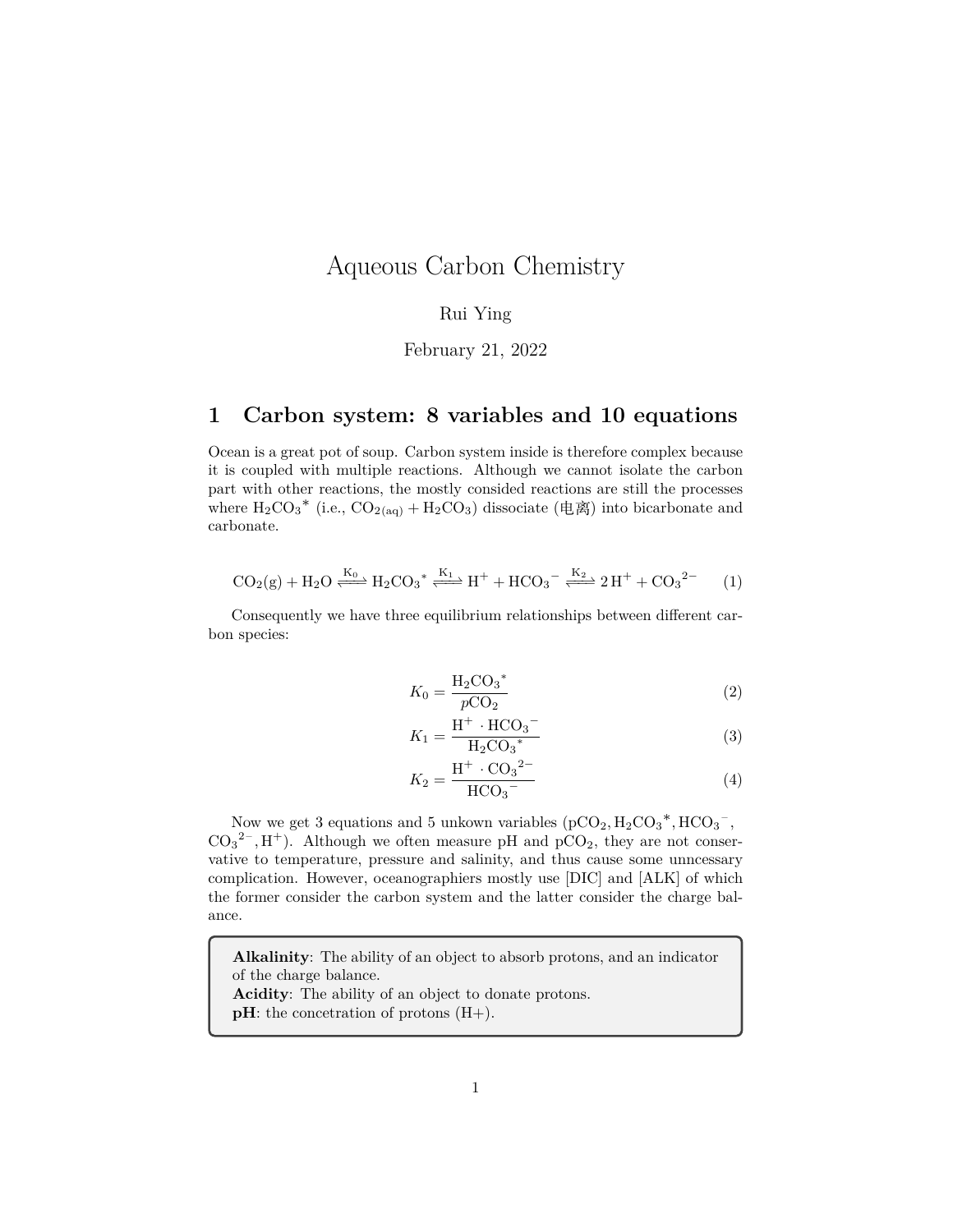$$
DIC = H_2CO_3^* + HCO_3^- + CO_3^{2-}
$$
\n(5)

$$
ALK = HCO_3^- + 2CO_3^{2-} + OH^- - H^+ + B(OH)_4^- + \text{minor bases} \tag{6}
$$

Note each mole of  $CO_3^2$ <sup>-</sup> can deprotonate 2 mole  $H^+$ , which is why calcification remove ALK and DIC at 2:1 ratio.

Alternatively, total alkalinity also can be viewed as the excess of bases over acids, i.e., the charge balance of all strong acids and bases unaffected by titration (滴定).

$$
ALK = Na+ + K+ + 2 Mg+ + 2 Ca2+ + minor cations
$$
 (7)

$$
-Cl^- - 2SO_4^{2-} - Br^- - NO_3^- - minor anions \tag{8}
$$

Now we introduce  $[OH<sub>-</sub>]$  and  $[B(OH)<sub>4</sub><sup>-</sup>]$ , therefore, more equations needed!

$$
K_w = \text{[H}^+ \text{]} \text{[OH}^- \text{]} \tag{9}
$$

$$
K_B = \frac{[\text{H}^+][\text{B}(\text{OH})_4^-]}{[\text{H}_3\text{BO}_3]}
$$
(10)

Finally because boron is conservative and only changed with net exchange of water by evaporation and precipitation, it can be assumed to be proportional to salinity.

$$
[B(OH)4-] + [H3BO3] = c * S
$$
 (11)

In conclusion, we have 10 unknown variables and 8 equations now. To solve this simultaneous equation, we just need to measure two variables and then infer all the other ions. But the analytical solution cannot be get because the existence of high-order polynomial equation.

#### **1.1 Quick estimation**

According to (4) we can estimate the general

$$
HCO_3^{-} \approx 2 \,\text{DIC} - \text{ALK} \tag{12}
$$

$$
CO_3^2 \approx ALK - DIC \tag{13}
$$

$$
H^{+} = \frac{HCO_3^{-} \cdot K_2}{CO_3^{-2}} \propto \frac{HCO_3^{-}}{CO_3^{-2}} \approx \frac{2DIC - ALK}{ALK - DIC}
$$
(14)

$$
pCO_2 = \frac{H_2CO_3^*}{K_0} = \frac{H^+ \cdot HCO_3^-}{K_0K_1} \propto H^+ \cdot HCO_3^- \tag{15}
$$

$$
p\text{CO}_2 = \frac{[DIC]}{K_0} \frac{1}{1 + \frac{K_1}{H+} + \frac{K_1 \cdot K_2}{H + \cdot H+}}\tag{16}
$$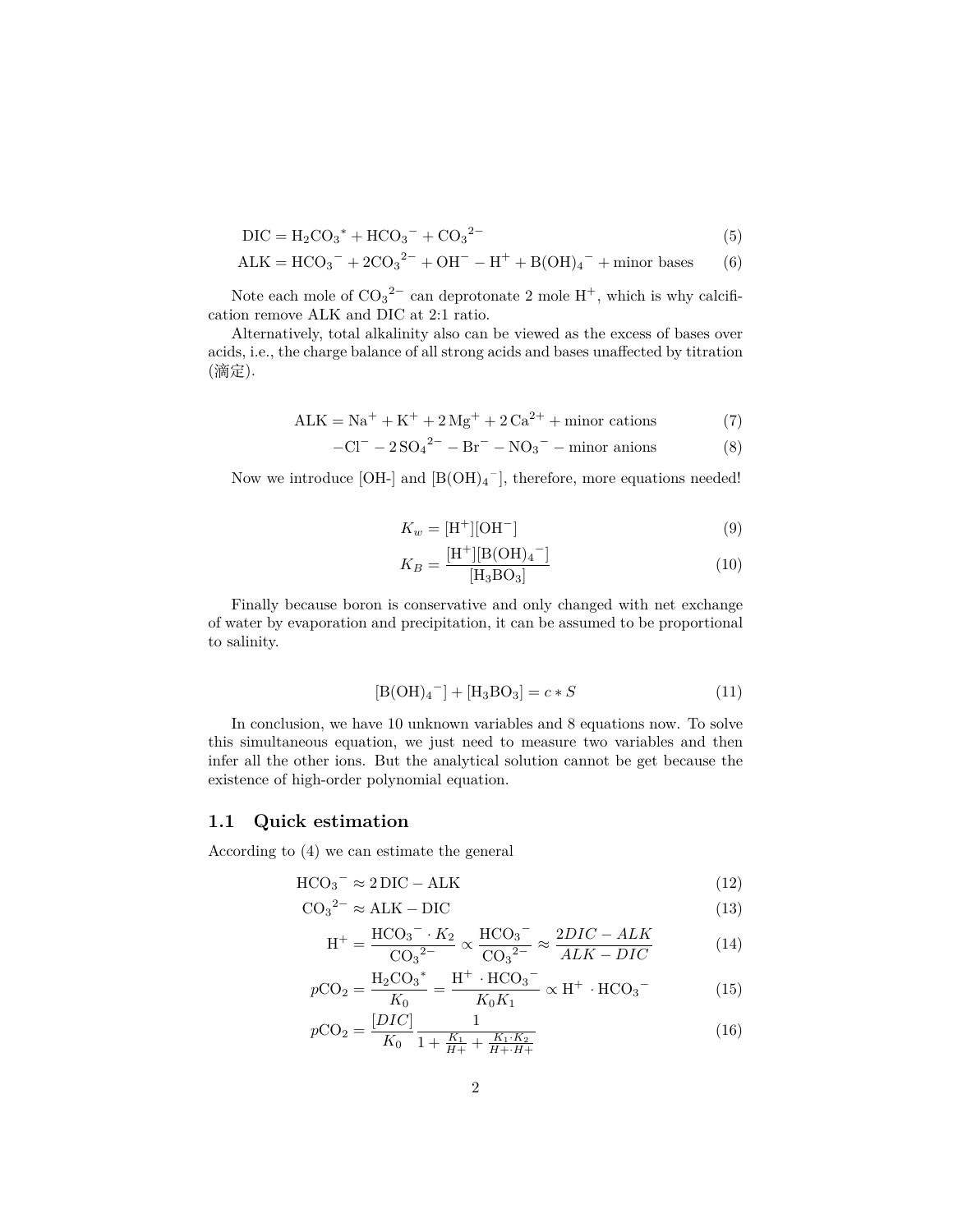### **2 Soft-tissue pump**

When organisms extract DIC from surface water, pCO2 is influenced by (1) DIC and (2) pH. Although DIC removal is very intuitive, but pH reduction is more determinant. Also in organic carbon pump, [ALK] is not greatly changed. Therefore, HCO3 decreases, CO3 rises, H+ declines, pCO2 declines.

| DIC              |         |                  |
|------------------|---------|------------------|
| HCO <sub>3</sub> | $CO32-$ | 电离平衡向右移动         |
| $H^+$            | pH ↑    | 整体可电离的碳酸和碳酸氢根减少了 |
| $\rm{OCO_{2}}$   |         |                  |

### **3 Carbonate pump**

Calcification remove ALK:DIC in 2:1. When Alk is extracted from surface, it make HCO3- rises, CO32- declines and H+ rises, (reaction from right to left). Therefore, pCO2 increases because of (1) higher HCO3- and (2) H+.

| $DIC \downarrow$        | 2 ALK $\downarrow$                                 |          |
|-------------------------|----------------------------------------------------|----------|
| HCO <sub>3</sub><br>- 个 | $\big $ CO <sub>3</sub> <sup>2-</sup> $\downarrow$ | 电离平衡向左移动 |
| $H^{+} \uparrow$        | $pH \downarrow$                                    |          |
| pCO <sub>2</sub> ↑      |                                                    |          |

Remineralisation of biogenic material at depth, after it was exported from the surface, releases DIC and ALK, thereby causing chemical changes in deep water in the reverse direction as their removal causes in surface waters.

### **3.1 CaCO3 saturation state**

Theoretically, CaCO<sub>3</sub> is precipitated when  $\Omega > 1$  and dissolves when  $\Omega < 1$ .

**Saturation**: The extent of solubility (relative) **Solubility**: The ability of a substance, the solute, to form a solution with another substance, the solvent (absolute).

The concetration of  $Ca_2^+$  is almost uniform in the ocean, the expression of  $\Omega$  then is mostly determined by carbonate ion. And because biological pump removes DIC, the surface water is mostly  $CaCO<sub>3</sub>$  supersaturated. In the modern Ocean, almost all CaCO3 precipitation is mediated or controlled by organisms growing in highly supersaturated waters near the surface.

$$
\Omega = \frac{[\text{Ca}_2^+][\text{CO}_3^{2-}]}{\text{CO}_3^{2-}} \approx \frac{\text{CO}_3^{2-}}{[\text{CO}_3^{2-}]_{\text{sat}}} \approx \frac{ALK - DIC}{\text{CO}_3^{2-}(sat)}\tag{17}
$$

However, for three reasons, most of the CaCO3 rain from the surface dissolves rather than being buried in deep-sea sediments. (1)  $CO_3^2$ <sup>-</sup>(sat) increase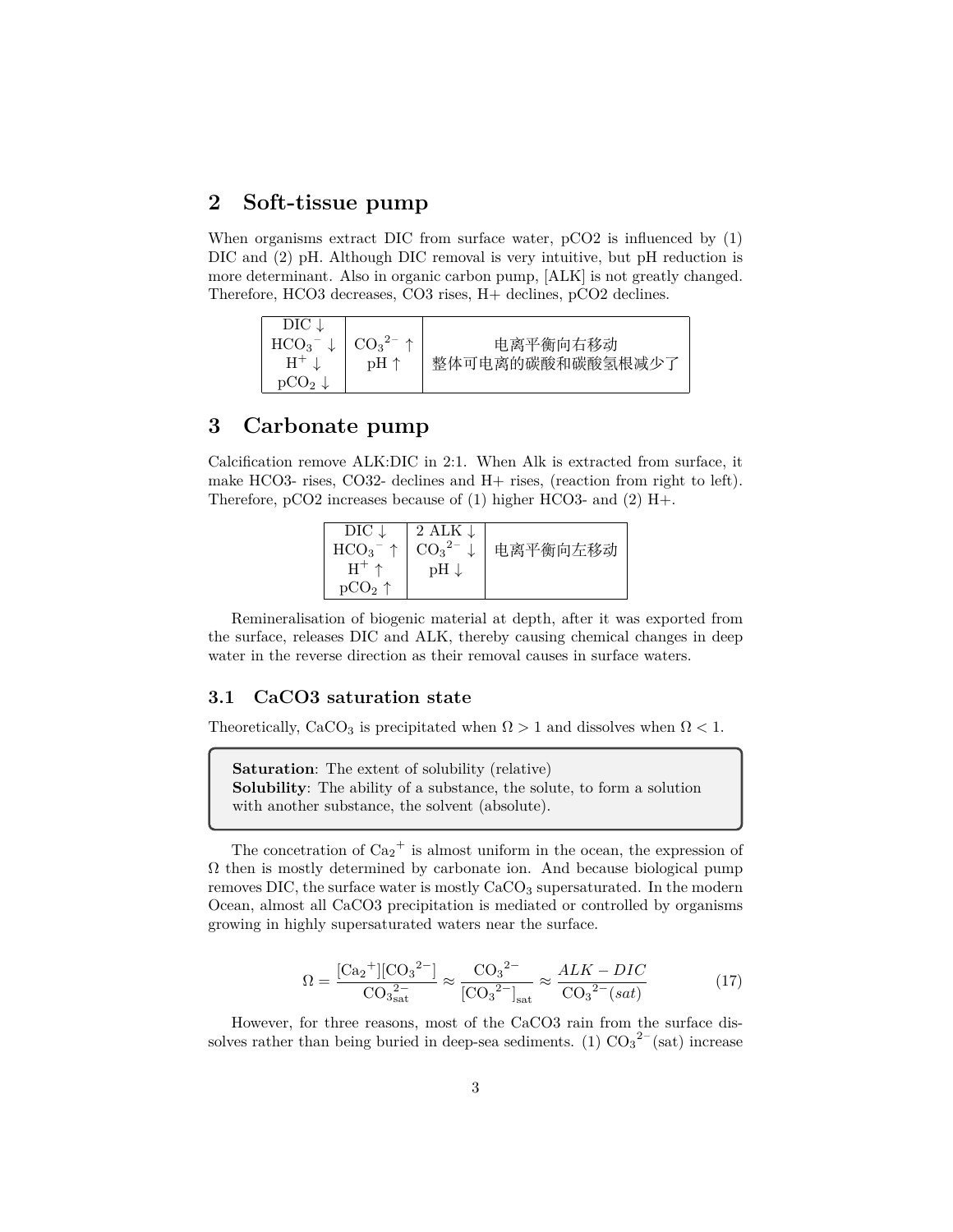with water depth (and therefore pressure); (2) because of biological pump, the  $CO_{32}$ <sup>-</sup> is much lower in the ocean interior than at the surface; (3) the respiration of organic matter in seafloor sediments reduces the  $CO_3^2$ <sup>-</sup> in the sediment pore water so as to allow for sedimentary  $CO_3^2$  dissolution even if the overlying bottom water is supersaturate.

### **4 Soft-tissue vs. Carbonate pump**

Carbonate pump only partially cancels the CO2 drawdown effect of soft-tissue pump. And they are decoupled in (1) different magnitude, not all organic matter that sinks is associated with calcium carbonate; (2) different fate: soft-tissue and carbonate material that sink into the ocean interior would face different pathways.

The nutrient in the interior ocean can be divided into two parts: (1) remineralised (or regenerated) i.e., from organic matter respiration; (2) preformed nutrients emplaced by ocean circulation. Therefore, the **regenerated nutrients distribution can be used to infer the strength of organic pump**. Current studies suggest that every  $0.1 \mu M$  increased regenerated P leads to 13-20 ppm  $CO<sub>2</sub>$  drawdown.

The inorganic pump, certainly cannot be used to estimate this because there is no such globally valid relationship between the export rates of *Corg* and CaCO<sub>3</sub>. But the estimation of carbonate pump effect is that every 10  $\mu$ M alkalinity increase causes 5 ppm  $CO<sub>2</sub>$  increase.

The reconstruction of biological pump must consider the effect of ocean circulation which is against the pumps. Generally, greater export of organic matter and/or a greater residence time of remineralised products in the interior result in a transform from preformed P to regenerated P, and cause a atmospheric CO2 drawdown. Likewise, an increased CaCO3 rain act to increase the concentration of sequestered alkalinity which caused atmospheric CO2 to rise.

Is the age of deep ocean always correlated with carbon storage of biological pump? No. For example, increasing surface/deep communication in the low latitude where all the surface nutrients are consumed, inceased upward transport of deeply sequestered CO2 will counter the effects of organic carbon export and does not influence the strength of soft-tissue pump. In contrast, if in a region of incomplete surface nutrient consumption, higher surface/deep communication will mainly improve upwelling than the downward export. i.e., increased ocean ventilation weaken the soft-tissue pump. 这段话说的是, soft-tissue pump 受到 生物群落(以及相应的生物量转换率)调控比较大。

For the carbonate pump, it is less corrlated with nutrient supply (because calcifers are less). So the changes of ventilation rate will translate more directly to the changes of carbonate pump. A increased surface/deep communication will likely yield a decrease regenerated alkalinity (i.e., weaker carbonate pump). Therefore it is relatively safe to say younger deep ocean has a weaker carbonate pump.